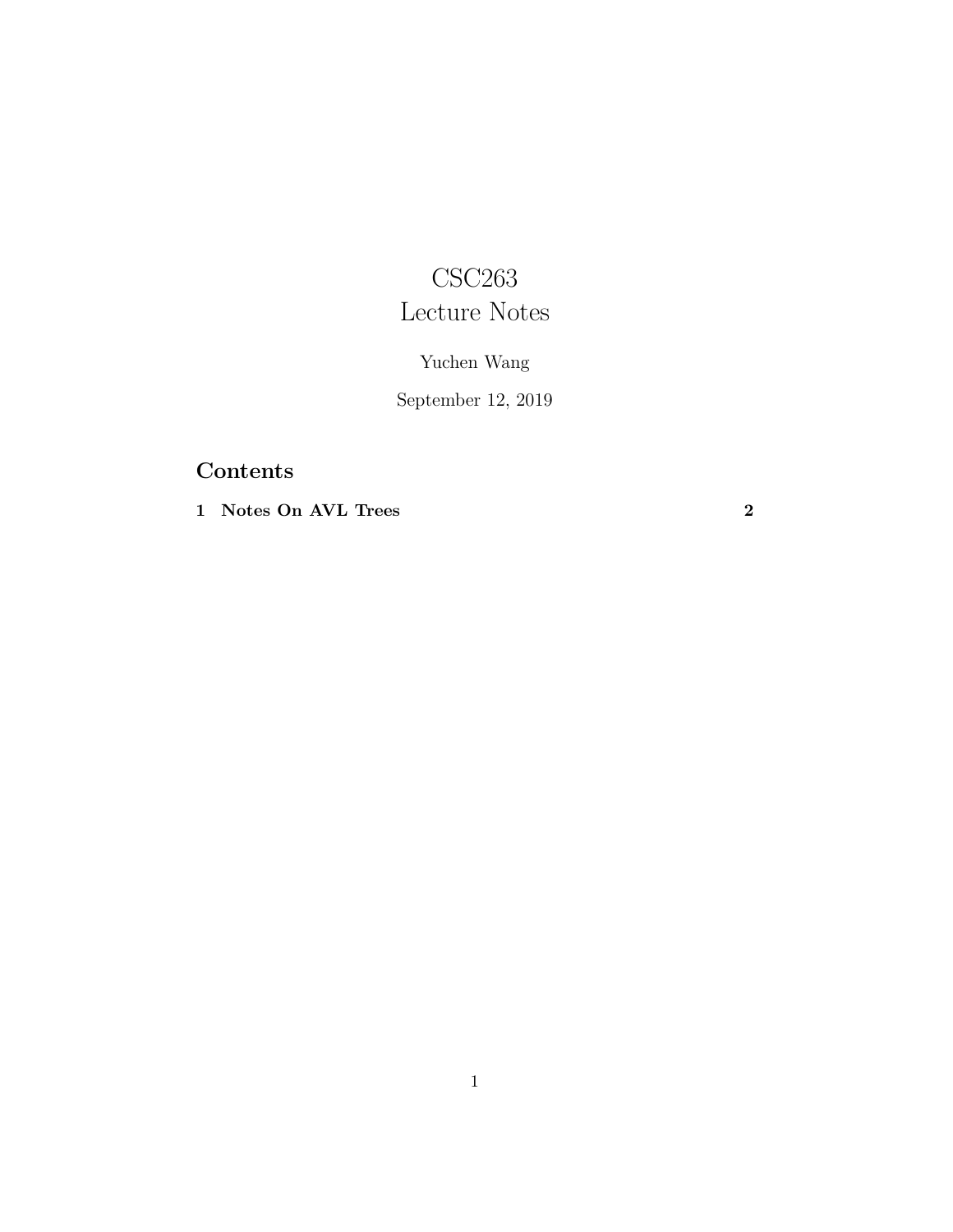## <span id="page-1-0"></span>1 Notes On AVL Trees

Definition of AVL Trees A binary tree is *height-balanced* if the heights of the left and right subtrees of *every* node differ by at most one. An AVL tree is a height-balanced binary search tree.

**Remark** By convention, the height of an empty tree is  $-1$ ; the height of a tree consisting of a single node is 0.

**Definition of balance factor** Let  $h_R$  and  $h_L$  be the heights of the right and left subtrees of a node *m* in a binary tree respectively. The *balance factor* of *m*,  $BF[m]$ , is defined as  $BF[m] = h_R - h_L$ . For an AVL tree, the balanced factor of any node is −1*,* 0 or +1.

- 1. if  $BF[m] = +1, m$  is right heavy
- 2. if  $BF[m] = -1, m$  is left heavy
- 3. if  $BF[m] = 0, m$  is balanced

In AVL trees we will store *BF*[*m*] in each node *m*

Algorithm Search Treat T as an ordinary binary search tree

Algorithm Insert First insert  $x$  in  $T$  as in ordinary binary search trees: trace a path from the root downward, and insert a new node with key *x* in it in the proper place, so as to preserve the binary search tree property. This may destroy the integrity of our AVL tree in that

- 1. The addition of a new leaf may have destroyed the height-balance of some nodes
- 2. The balance factors of some nodes must be updated to take into account the new leaf

Steps for Insert as following

Insert x into T as in any BST: x is now a leaf Set  $BF(x)$  to 0 Go up from x to the root and for each node v in this path